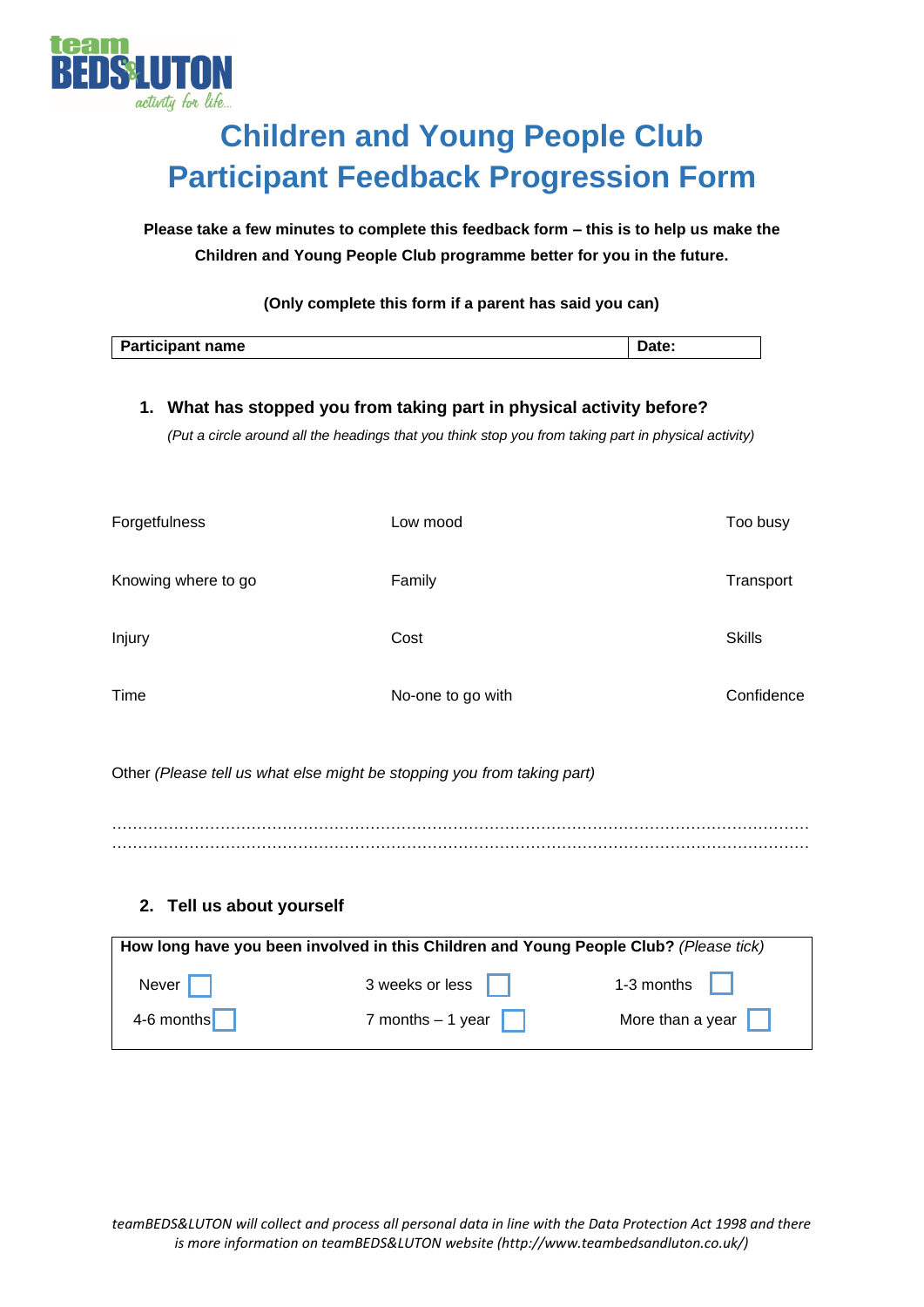

**Why have you chosen to take part? Rank the statements from 1-8, 1 being the most important reason and 8 being the least important reason.**

| Enjoyment         | Personal achievement |  |
|-------------------|----------------------|--|
| Become fitter     | Improve relaxation   |  |
| Try something new | Reduce low mood      |  |
| Make new friends  | Lose weight          |  |

Other *(please tell us any other reasons why you have chosen to take part)*

#### ……………………………………………………………………………………………………..

## **3. Sport and Physical Activity**

| Aside from this Children and Young People Club do you attend any other sports and                                                                                                                                                            |     |  |
|----------------------------------------------------------------------------------------------------------------------------------------------------------------------------------------------------------------------------------------------|-----|--|
|                                                                                                                                                                                                                                              | Yes |  |
| physical activity sessions? (Please tick)                                                                                                                                                                                                    | No  |  |
|                                                                                                                                                                                                                                              |     |  |
| Yes.<br>Would you be interested in joining a local sports club<br>(please tick)<br>No                                                                                                                                                        |     |  |
| If yes, what sports would you like to take part in?                                                                                                                                                                                          |     |  |
| During the last 7 days, on how many days did you take part in any sport or physical<br>1)<br>activity?<br>$\mathcal{L}$<br>6<br>0<br>2)<br>How much time did you spend doing sport on one of those days?<br>hours per day<br>minutes per day |     |  |
| In total, how much time did you spend taking part in sport and physical activity in the last 7<br>3)<br>days?<br>minutes in the last 7 days.                                                                                                 |     |  |
|                                                                                                                                                                                                                                              |     |  |

#### **4. Safety of sessions**

*teamBEDS&LUTON will collect and process all personal data in line with the Data Protection Act 1998 and there is more information on teamBEDS&LUTON website (http://www.teambedsandluton.co.uk/)*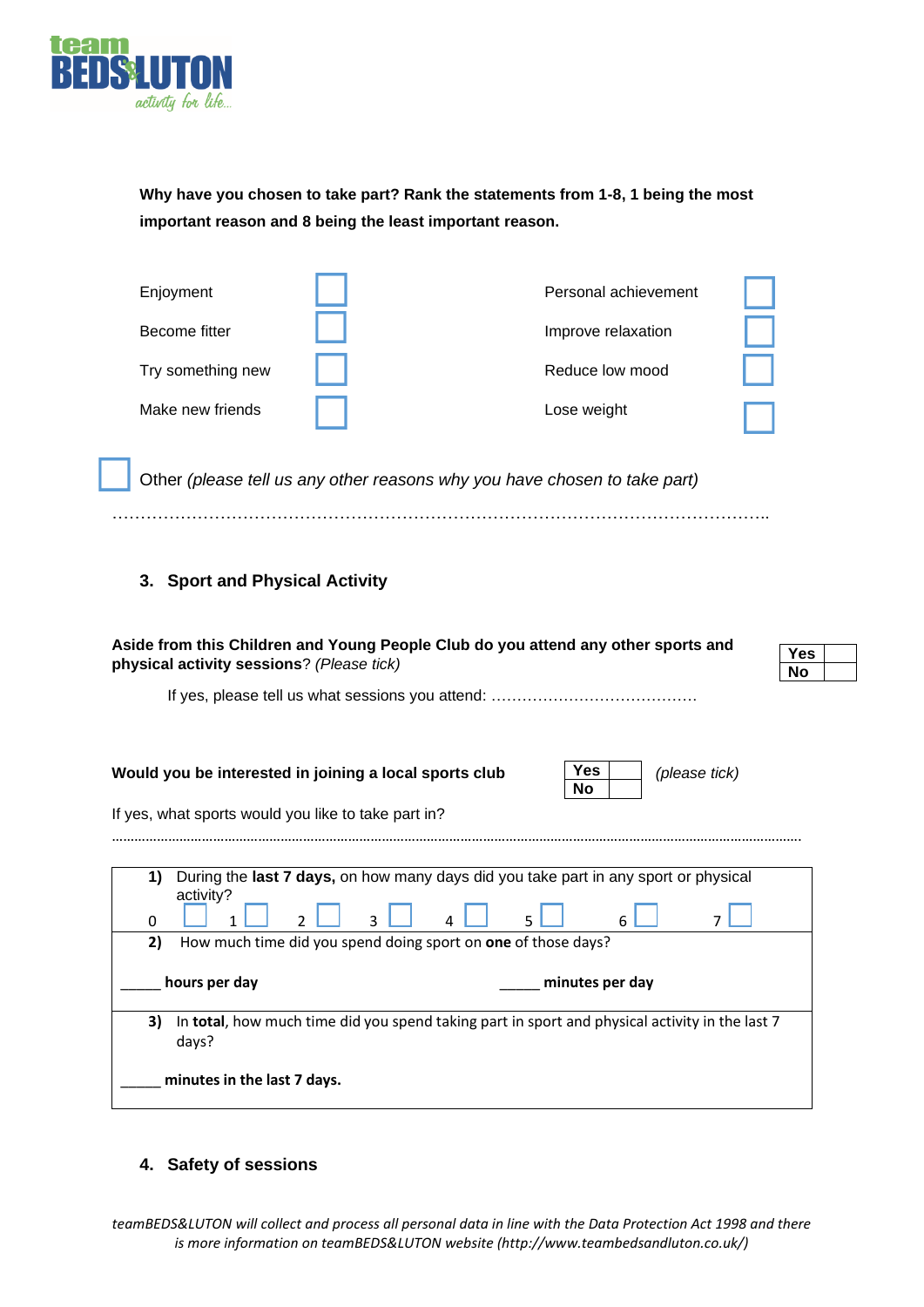

| 1.  | Do you think the venue is suitable for the activity and sessions?                                                                                                                             |
|-----|-----------------------------------------------------------------------------------------------------------------------------------------------------------------------------------------------|
| Yes | No.                                                                                                                                                                                           |
| 2.  | Do you know who to go to if you have a concern or are worried about anything?                                                                                                                 |
| Yes | No                                                                                                                                                                                            |
| 3.  | How do you feel the sessions are organised for your individual ability? (think about how<br>the coaches communicate with you, explain the session and adapt the drills to suit your<br>needs) |
|     |                                                                                                                                                                                               |
|     |                                                                                                                                                                                               |
|     |                                                                                                                                                                                               |

### **5. Wellbeing**

**Below are seven statements about thoughts and feelings.** Please mark a cross in the box that best describes how you have been feeling over the last **two weeks**. *(Please put an answer for every statement)*

|                                                    | None of<br>the time | <b>Rarely</b> | Some of<br>the time | <b>Often</b> | All the<br>time |
|----------------------------------------------------|---------------------|---------------|---------------------|--------------|-----------------|
| I've been feeling optimistic about the future      |                     |               |                     |              |                 |
| I've been feeling useful                           |                     |               |                     | 4            |                 |
| I've been feeling relaxed                          |                     |               |                     |              |                 |
| I've been dealing with my problems well            |                     |               |                     |              |                 |
| I've been thinking clearly                         |                     |               |                     |              |                 |
| I've been feeling close to other people            |                     |               |                     |              |                 |
| I've been able to make up my own mind about things |                     |               |                     |              |                 |

Warwick-Edinburgh Mental Wellbeing Scale (WEMWBS) © NHS Health Scotland, The University of Warwick and University of Edinburgh, 2006, all rights reserved.